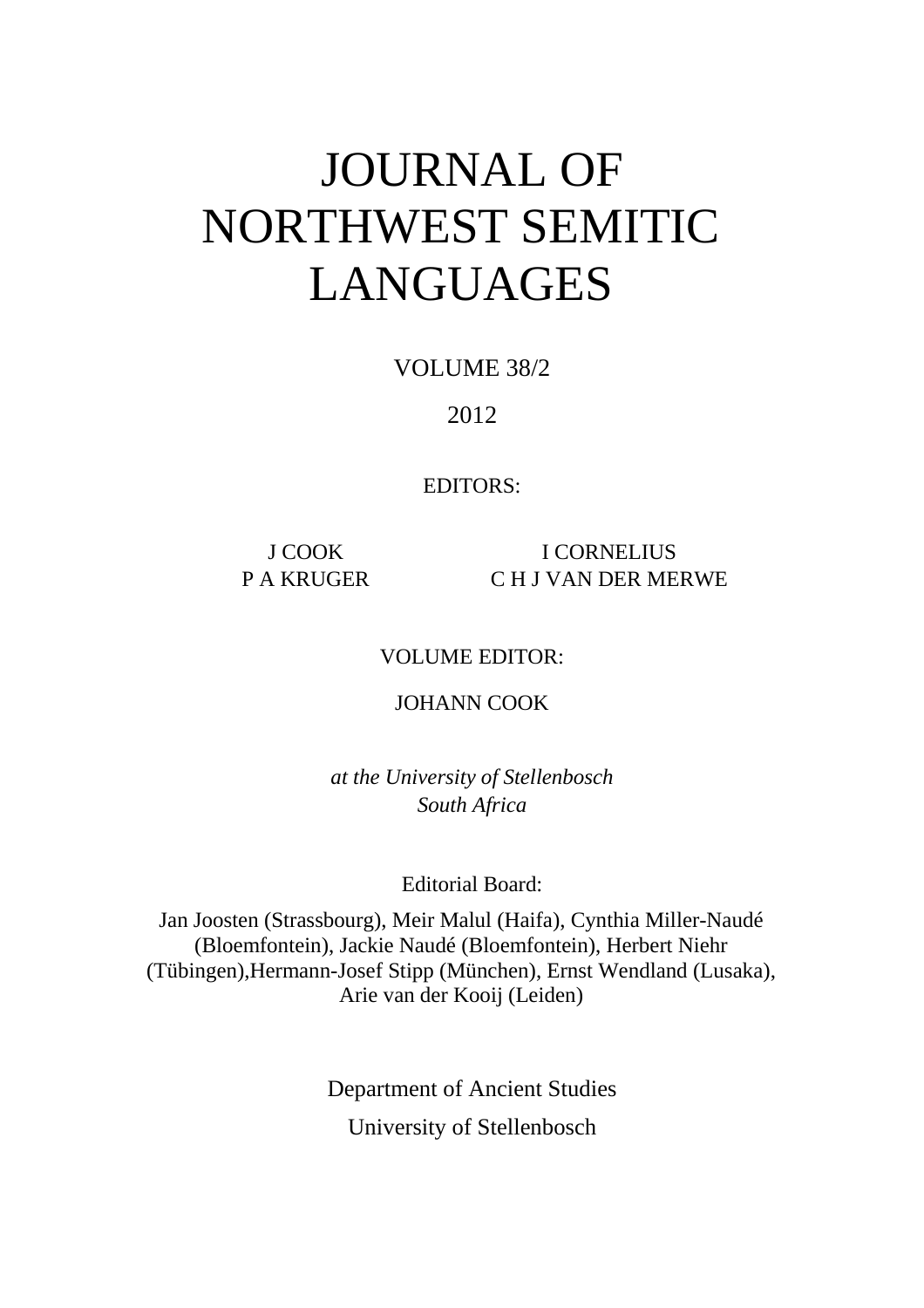### The *Journal of Northwest Semitic Languages*  (ISSN 0259-0131) is published half-yearly

JNSL is an accredited South African journal. It publishes peer reviewed research articles on the Ancient Near East. As part of the *peer review policy* all contributions are refereed before publication by scholars who are recognised as experts in the particular field of study.

## **Contributions and books for review should be sent to**

The Editor: *JNSL* Department of Ancient Studies University of Stellenbosch Private Bag X1, Matieland, ZA-7602 SOUTH AFRICA Fax +27 (0) 21 808 3480 e-mail: cyster@sun.ac.za

## **Subscriptions should be sent to the same address but marked as**

Subscription: *JNSL*

## **Copyright**

Department of Ancient Studies, University of Stellenbosch, Stellenbosch, SOUTH AFRICA

## **House rules**

Articles submitted for publication must be according to the house rules on the homepage

### **JNSL homepage (house rules, contents, subscription)**

http://www.sun.ac.za/as/journals/jnsl/

| <b>ORDER FORM: Journal of Northwest Semitic Languages</b><br>$\Box$ Enter me as a subscriber to the JNSL<br>$\Box$ I enclose the correct amount due                                                                                          | <b>Per Invoice</b> | \$70.00<br>€ 55.00 |
|----------------------------------------------------------------------------------------------------------------------------------------------------------------------------------------------------------------------------------------------|--------------------|--------------------|
|                                                                                                                                                                                                                                              | <b>Booksellers</b> | $-30%$             |
| <b>Name</b>                                                                                                                                                                                                                                  |                    |                    |
| <b>Address.</b>                                                                                                                                                                                                                              |                    |                    |
|                                                                                                                                                                                                                                              | Postal code        |                    |
|                                                                                                                                                                                                                                              |                    |                    |
|                                                                                                                                                                                                                                              |                    |                    |
|                                                                                                                                                                                                                                              |                    |                    |
|                                                                                                                                                                                                                                              |                    |                    |
| For further subscription information: e-mail to cyster@sun.ac.za or write to<br>The Editor, JNSL, Department of Ancient Studies, University of Stellenbosch,<br>Private Bag X1, Matieland, South Africa, 7602 or fax to $+27$ (0)21 8083480. |                    |                    |
|                                                                                                                                                                                                                                              |                    |                    |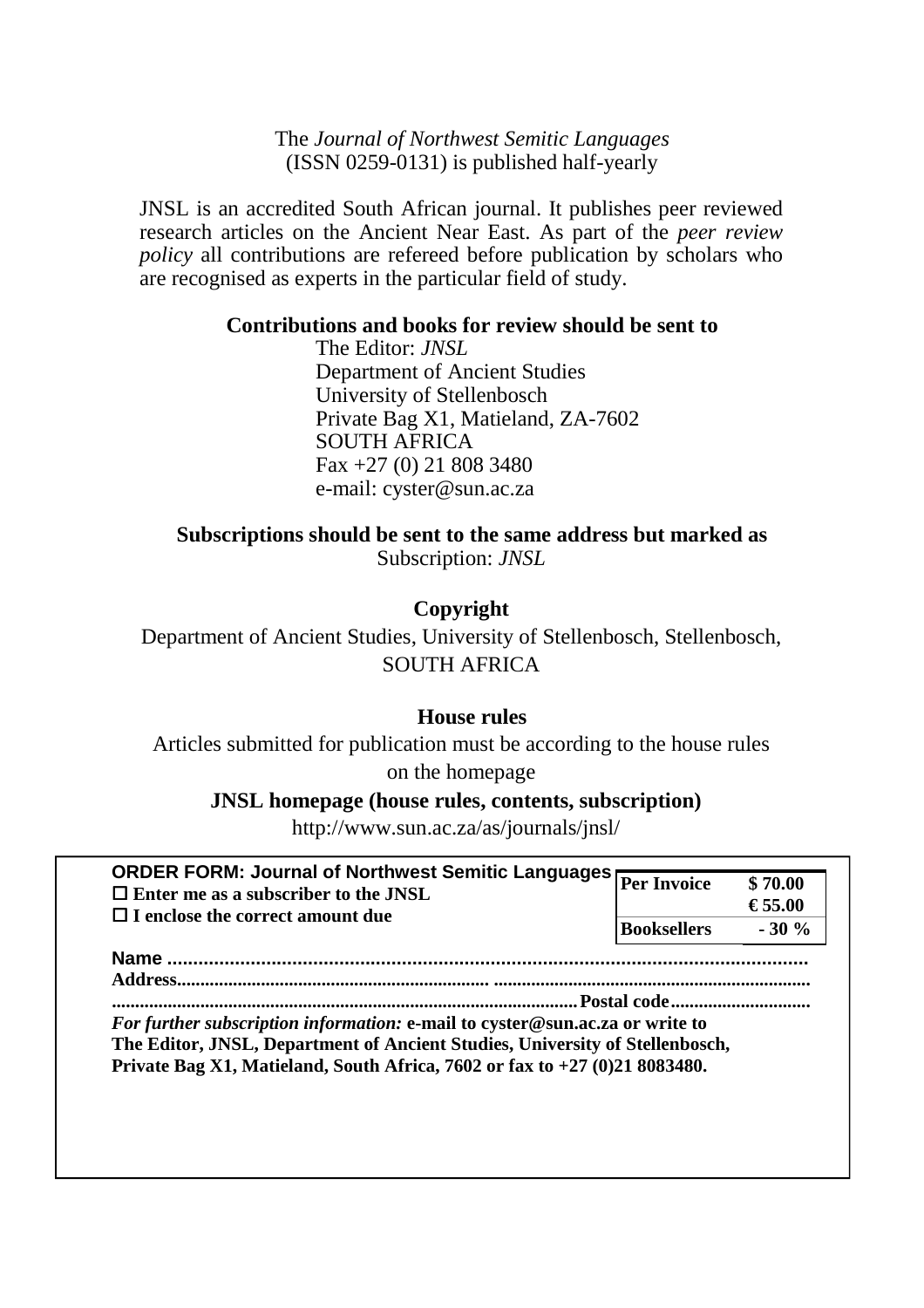## **CONTENTS**

## *Articles*

| Gerald A Klingbeil & Martin G Klingbeil, "Mirrors of the        | $1 - 22$ |  |
|-----------------------------------------------------------------|----------|--|
| Dance:" Finding the Interplay between the Static                |          |  |
| and the Dynamic in Biblical Ritual and Ancient                  |          |  |
| Near Eastern Iconography                                        |          |  |
| Joachim J Krause, Das Buch Josua auf Griechisch: Jos 5, 2-9     | 23-58    |  |
| als Ausnahme, die die Regel bestätigt                           |          |  |
| Florian Lippke, Konkrete (S)tiergestalt in Palästina/Israel und | 59-88    |  |
| seiner Umwelt: Eine Besprechung zweier neuer                    |          |  |
| Arbeiten auf dem Gebiet des Divinen                             |          |  |
| <b>Zoomorphismus</b>                                            |          |  |
| Ernst R Wendland, Exploring Translation Theories – A            | 89-128   |  |
| Review From the Perspective of Bible Translation                |          |  |
| <b>Book Reviews</b>                                             | 129-131  |  |
| <b>Book List</b>                                                | 133      |  |
| <b>Addresses of Contributors</b>                                | 135      |  |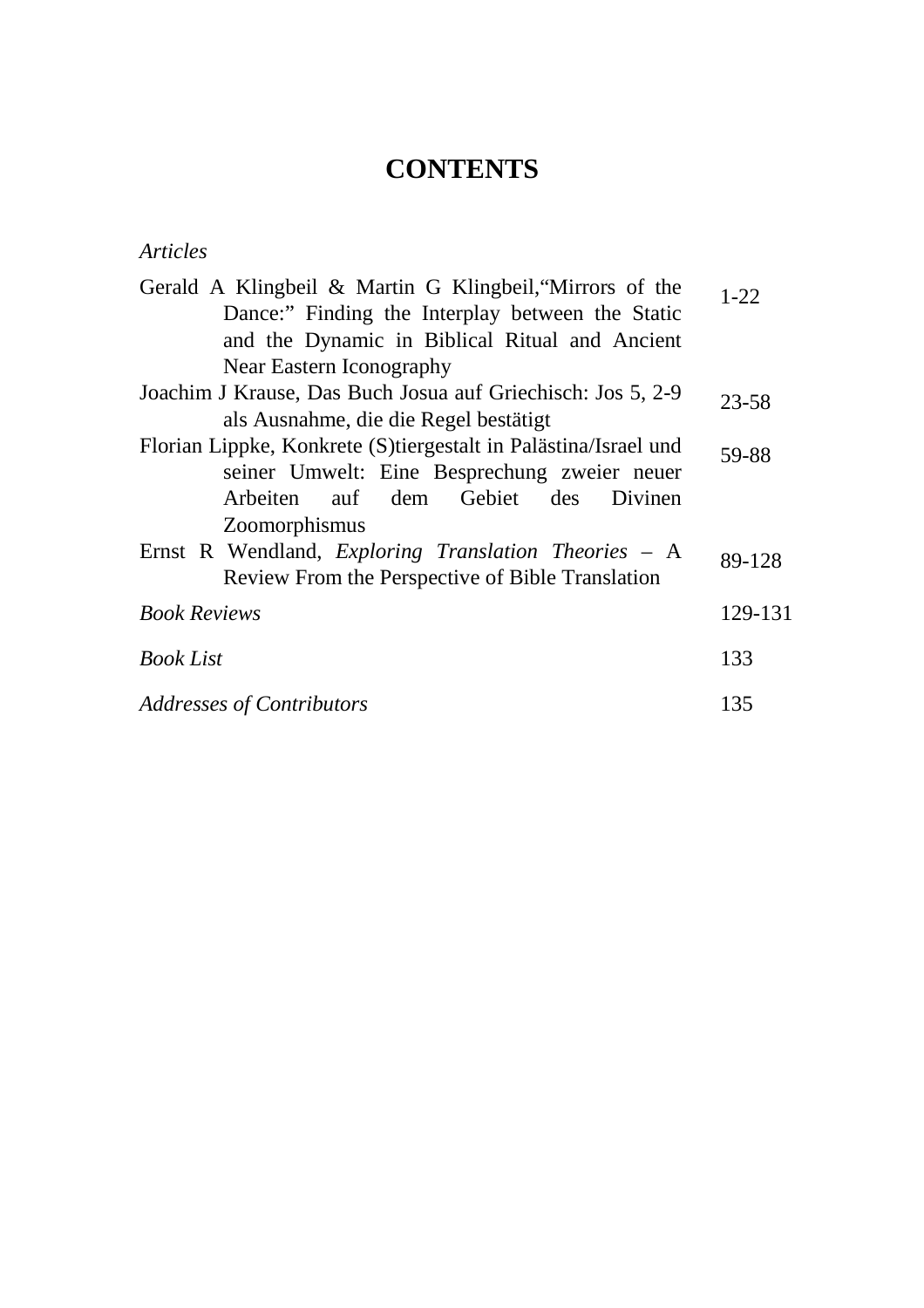#### *Gerald A Klingbeil (Andrews University) Martin G Klingbeil (Southern Adventist University)*

## **"MIRRORS OF THE DANCE:" FINDING THE INTERPLAY BETWEEN THE STATIC AND THE DYNAMIC IN BIBLICAL RITUALAND ANCIENT NEAR EASTERN ICONOGRAPHY**

#### *ABSTRACT*

*Action is an important element in ritual and refers to the interplay of ritual objects/participants in space and time which results in the performance of the ritual itself (cf. Klingbeil2007:18). While both biblical ritual texts and ANE iconography depicting religious/ritual activities describe a dynamic, action-oriented reality, both are in fact static snapshots of an ancient reality or concept. Within the thematic framework of this particular session of the Ritual in the Biblical World consultation, this paper tries to look for an interface between ritual and iconographic studies by focusing upon the interaction between the dynamic and the static. The two key questions under discussion are: (1) How does a ritual text vis-à-vis an iconographic image reflect the interaction between the static and the dynamic? (2) Is there a hermeneutical overlap between the two fields that could mutually enhance the interpretive process(es)? The raw data used to interact with these questions is taken from the corpus of ritual texts in the Hebrew Bible and from ANE iconographic objects where preference is given to the spatial and geographic context in which the Hebrew Bible originated.* 

## *Joachim J Krause (University of Tübingen)*  **DAS BUCH JOSUA AUF GRIECHISCH: JOS 5,2-9 ALS AUSNAHME, DIE DIE REGEL BESTÄTIGT**

#### *ABSTRACT*

*The story of the circumcision at Gilgal is much disputed, not only for its obscure meaning, but also due to the discrepancy between the Hebrew and Greek texts, which present two self-contained and, at points, contradictory versions of the story. The latter problem has gained considerable prominence in textual research since it has been utilized as a classic example both by those who hold that the Greek Joshua preserves an earlier edition of the book and by those who have recently challenged this view. The present study explores ways beyond this impasse by combining the question of the character of the Greek translation with a linguistic-pragmatic analysis of both versions in their respective historical settings. It is argued that the version of Josh 5:2-9 attested in LXX\* is not more pristine than the MT version, but rather an actualizing reworking thereof, intended to contribute to a discourse among the Jews in Alexandria. At the same time, the pericope does not commend itself as an*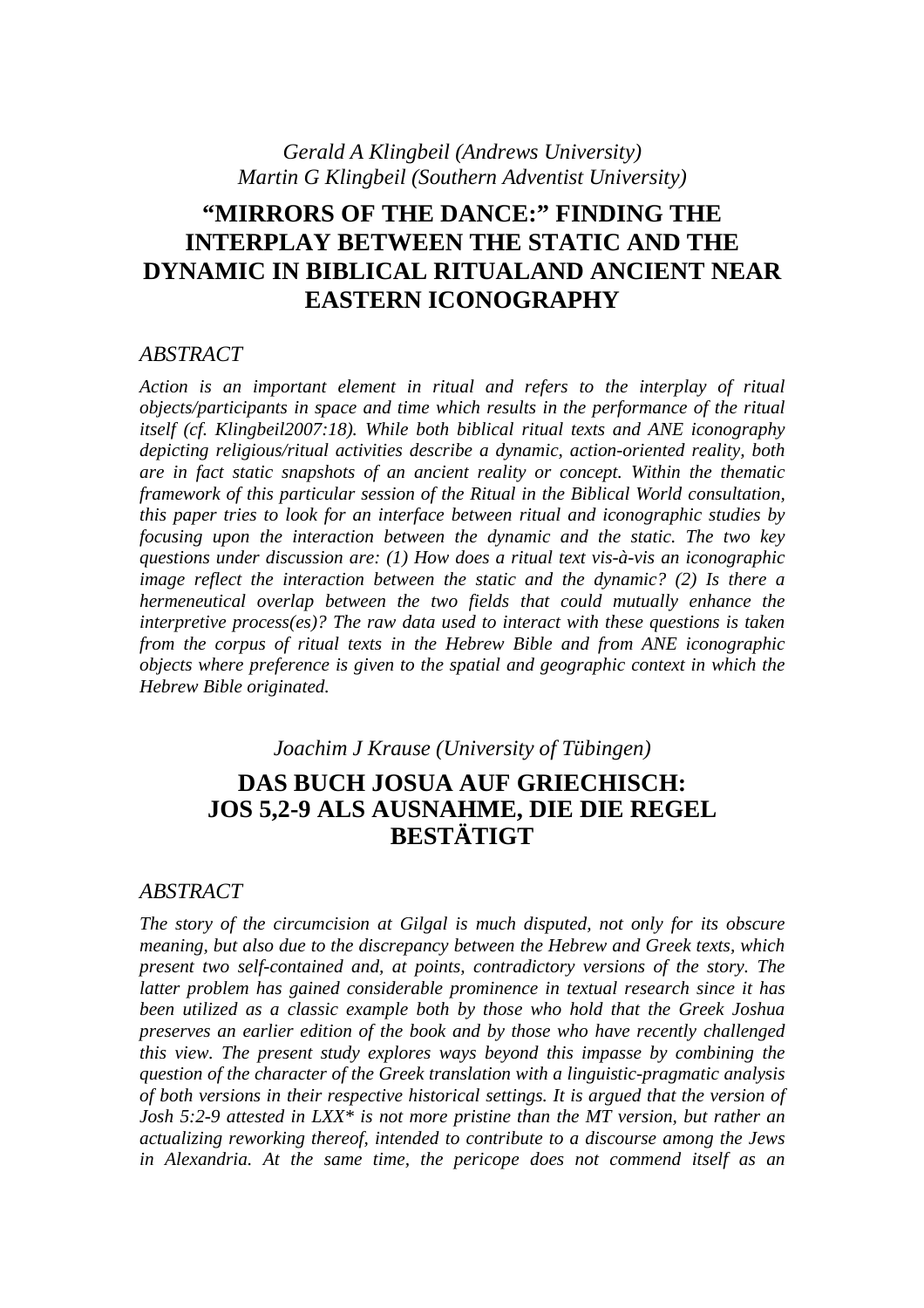*exemplary basis for global theories regarding the genetic relationship of the Hebrew and Greek texts of the book Joshua.* 

## *Florian Lippke (University of Bern)*  **KONKRETE (S)TIERGESTALT IN PALÄSTINA/ISRAEL UND SEINER UMWELT: EINE BESPRECHUNG ZWEIER NEUER ARBEITEN AUF DEM GEBIET DES DIVINEN ZOOMORPHISMUS**

#### *ABSTRACT*

*The present Review Essay discusses two current publications dealing with bovine veneration in (Prehellenistic) antiquity (László 2010, 2011). Both are evaluated considering content and major results (2.-3.); an excursus argues for an Egyptian archetype of the Levantine "Snake-houses/Shrines". Furthermore the studies' impact on the History of Religion and the Levantine symbol systems is addressed (4.). In order to broaden the scope a survey of the most important examples of bull iconography is presented (5.). Finally an appendix comments briefly on the general relation between deity and attributed animal (as representation, symbol or pedestal).* 

*Ernst R Wendland (University of Stellenbosch)* 

## *EXPLORING TRANSLATION THEORIES –* **A REVIEW FROM THE PERSPECTIVE OF BIBLE TRANSLATION**

#### *ABSTRACT*

*This review article is written with reference to the recent book by Anthony Pym*  entitled "Exploring Translation Theories" (2010). In my descriptive evaluation, I *progressively work through the text, pointing out areas of special interest and importance along the way, including occasional critical observations. I have carried out this analysis from the particular perspective of the theory and practice of Scripture translation, which not surprisingly does not receive a great deal of attention in Pym's overview of the field of contemporary translation studies. This is a significant work and one that undoubtedly will be referenced a great deal in the months to come. Hence, a more detailed reflection and application from the specific viewpoint of "Bible translation studies" is necessary.*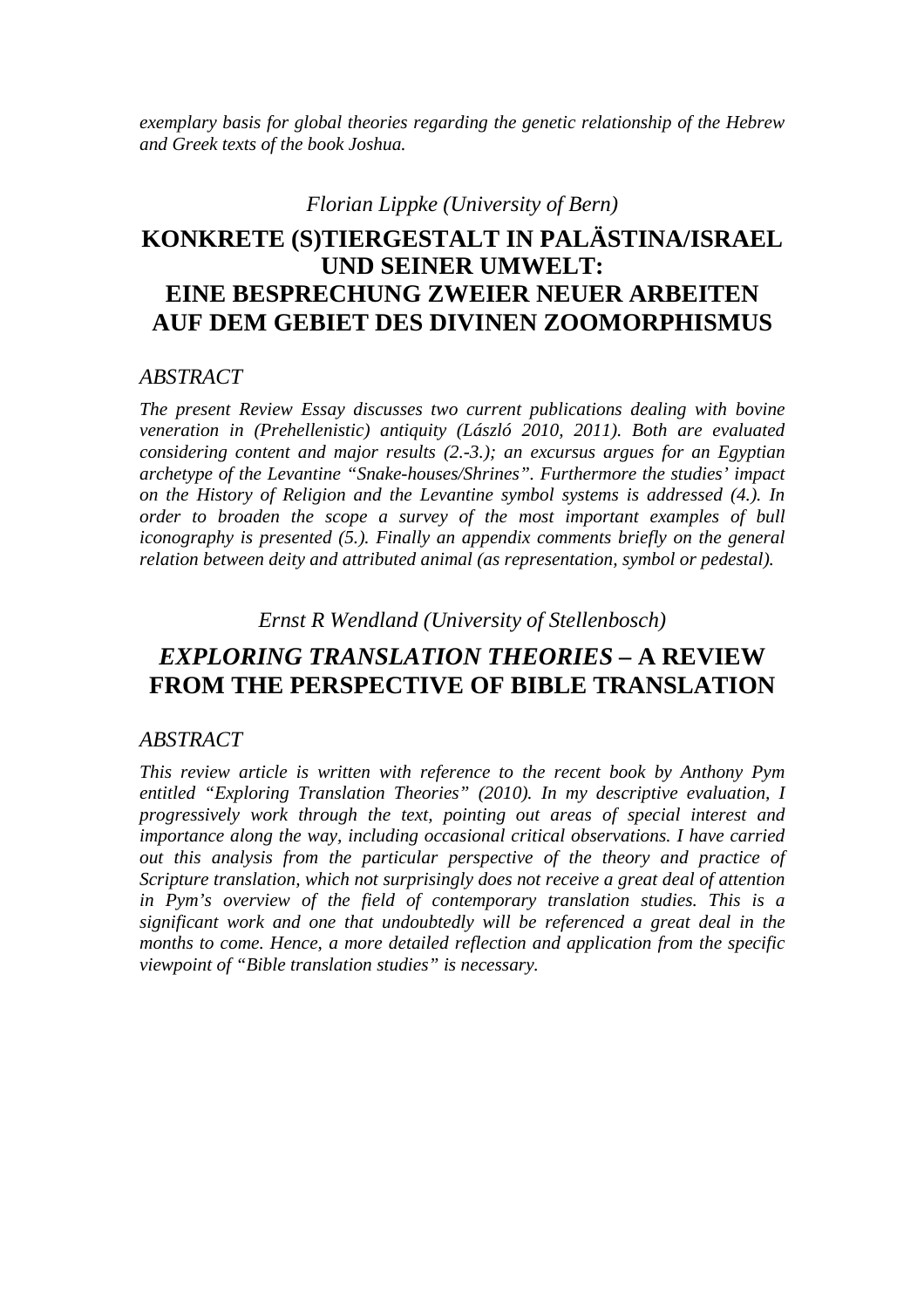### **BOOK REVIEWS**

King, P D 2012. *Surrounded by Bitterness. Image Schemas and Metaphors for Conceptualizing Distress in Classical Hebrew*. Eugene, Oregon: Pickwick Publications. ISBN 13: 978-1-61097-224-6.

The theme of emotions has lately become a popular topic of research across all the fields of the social sciences. In this respect the Hebrew Bible and related fields have not lagged behind. The study of emotions in the Hebrew Bible, however, is of a fairly recent date. The first explicit analysis of this topic is Wolff's *Anthropologie des Alten Testaments* (1973). This book, as well as its predecessor (A R Johnson, *The Vitality of the Individual in the Thought of Ancient Israel*, 1949) and its successor on this theme (R Lauha, *Psychophysischer Sprachgebrauch im Alten Testament*, 1983), broadly belong within what one may call the "body-soul" paradigm. Basic to this approach is the idea that there is an intimate connection between body and soul, and that all body parts reveal inner psychic conditions. Although these studies occasionally hint at the conceptual content of certain emotions words/terms, the "conceptual turn" in emotion study had to wait until the beginning of the 1980s with the publication of the book of G Lakoff and M Johnson *Metaphors We Live By* (1980). These researchers start putting forward the principle that our ordinary conceptual system is basically metaphorical in nature. The book by King being reviewed here falls within this paradigm.

King investigates the most significant image schemas (VERTICALITY, CONSTRAINT, FORCE) and the primary metaphors (DARKNESS and BAD TASTE) in first-person statements of distress found in certain Hebrew Bible lament psalms, Job, Lamentations and the Hodayot from Qumran. He maintains that the most frequent domain conceptualising distress in this corpus is the FORCE schema, followed by the CONSTRAINT schema, then VERTICALITY, DARKNESS and BAD TASTE. A representative collection of text examples is gathered to illustrate his viewpoints. The study starts off by noting the intricate relationship between culture, language and thought. This is succeeded by a chapter on the reasons for selecting the given corpus and a chapter on methodology. After that the different image schemas are treated consecutively: Distress and the VERTICALITY Schema (Chapter 5), Distress and the CONSTRAINT Schema (Chapter 6), Distress and the FORCE Schema (Chapter 7), Distress and DARKNESS (Chapter 8) and Distress and the BAD TASTE Primary Metaphor (Chapter 9).

It is impossible to go into much detail regarding this study of over 400 pages. I will, however, make some comments on a few central issues, especially as far as the methodology and the conclusions reached are concerned. Firstly, what constitutes the feeling/sentiment/emotion of distress is nowhere clearly defined. The author admits,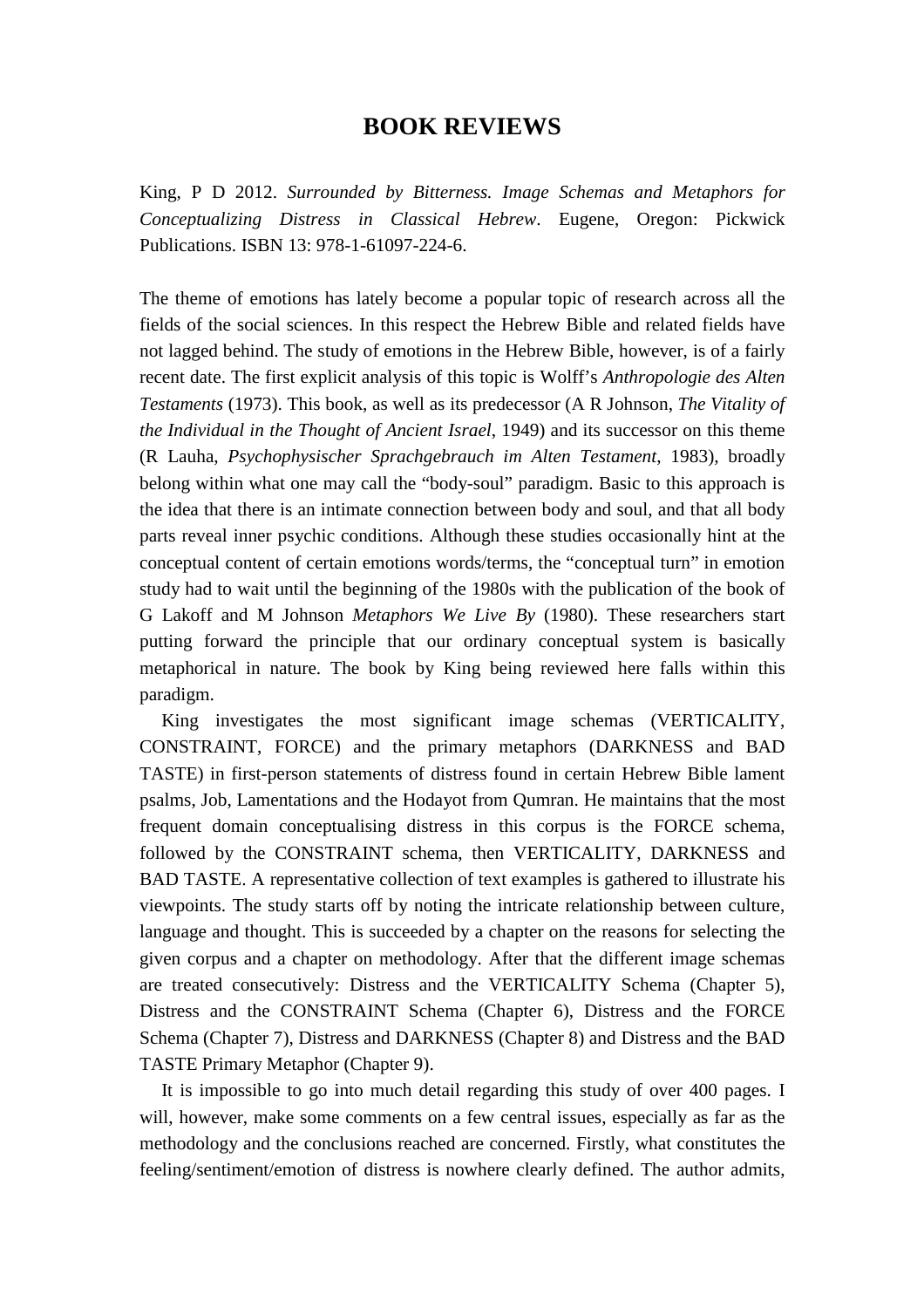however, that there is an overlap with other emotions such as fear, sadness and anger. It appears, however, that every negative circumstance facing the suppliant or subject could finally be deemed as "distress". As I read on, I wondered why the author did not opt for a more general term such as "crisis" – "image schemas and primary metaphors conceptualising crisis" – to describe the presented evidence? That would have been a more appropriate umbrella term to cover most of the nuances in sentiments illustrated in the text examples. Secondly, I am in agreement that the image schema CONSTRAINT is a principal conceptualisation for the distress scenarios, especially given the fact that most English translations render the most prominent Hebrew descriptive term for these type of scenarios, צרר, as "distress"/"trouble". I am, however, not convinced by his claim that the FORCE schema is the most frequent one conceptualising distress in this corpus. It all depends on how one defines the principle of FORCE in terms of an ancient Near Eastern worldview, in particular when bearing in mind that the ancients attributed all eventualities in life to personal agents and not to natural forces.

Thirdly, one of the central points of departure in the study is the culture-specificity of emotional expressions. The author speaks of the need for "encyclopedic knowledge" (such as culture and social milieu), which is most important in discussing semantics (p. 68). If this is taken as a central interpretive principle, it is strange that some of King's claims are based on very slight cultural evidence. For example, when drawing conclusions relating to the FORCE schema of distress in Akkadian (this is done on the basis of only a few text examples) and Classical Hebrew, the author maintains that for the former the prototype for distress is "physical", whilst for the latter it is "physical or social" (p. 282). Such claims can only be made if a more representative sample of textual and cultural evidence is offered.

A fourth remark concerns the manner in which the data are presented. The author opts for a listing of a sample of texts illustrative of a given image schema and primary metaphors. If it is borne in mind that the overwhelming majority of these distress scenarios/episodes stretch over several verses in which fact and image are tightly intertwined, I doubt whether such a "decontextualised" presentation of evidence is the most suitable procedure to follow. Especially in cases where there are exegetical and text-critical issues at stake, one would have expected more detailed explanatory notes. An exemplary study in this respect, where whole poetic entities (psalms) containing emotional language come under close scrutiny, is Janowski's *Konfliktgespräche mit Gott* (2003).

A last remark pertains to the significance and danger of using root meaning. Two examples suffice to illustrate this point. In his analysis on the VERTICALTY image schema, the root דלל is referred to (p. 128). Proceeding from the etymological meaning "to be lowly/small", the assertion is made that in the individual laments Ps 116:6, Ps 142:6/7 and the communal lament Ps 79:8 דלל could be associated with the notion: "lower physical posture entailing greater distress" (p. 129). This is not the